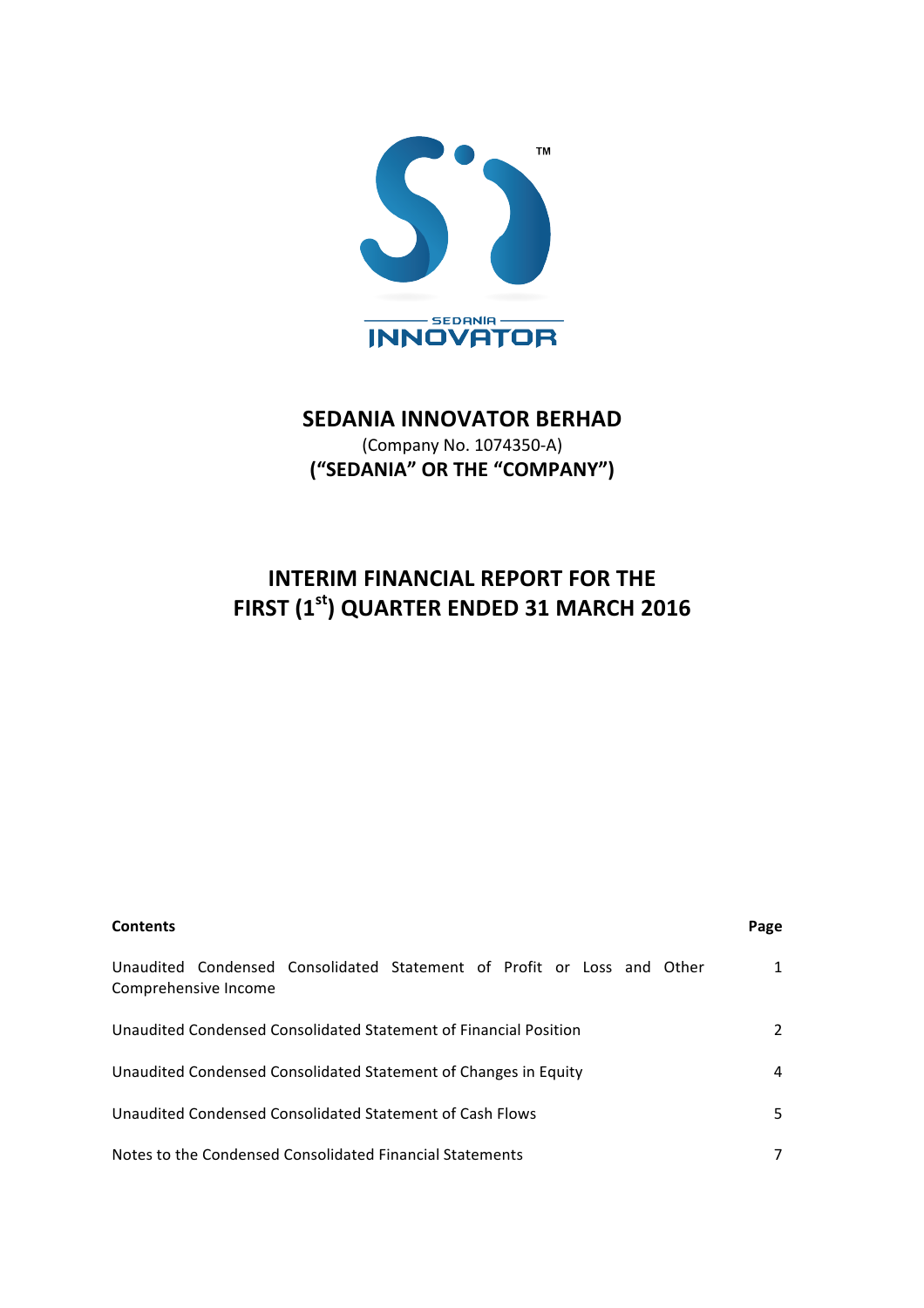## UNAUDITED CONDENSED CONSOLIDATED STATEMENT OF PROFIT OR LOSS AND OTHER **COMPREHENSIVE INCOME FOR THE FIRST (1<sup>st</sup>) QUARTER ENDED 31 MARCH 2016**

|                                                                                   | <----Individual Quarter ----> |                | <----Cumulative Quarter ---> |                |
|-----------------------------------------------------------------------------------|-------------------------------|----------------|------------------------------|----------------|
|                                                                                   | 31 Mar<br>2016                | 31 Mar<br>2015 | 31 Mar<br>2016               | 31 Mar<br>2015 |
|                                                                                   | <b>RM'000</b>                 | <b>RM'000</b>  | <b>RM'000</b>                | <b>RM'000</b>  |
| Revenue                                                                           | 1,781                         | 2,579          | 1,781                        | 2,579          |
| Other income                                                                      | 368                           | 76             | 368                          | 76             |
| Administration expenses                                                           | (2,909)                       | (1, 599)       | (2,909)                      | (1, 599)       |
| (Loss) / Profit from<br>operations                                                | (760)                         | 1,056          | (760)                        | 1,056          |
| Finance costs                                                                     | (9)                           |                | (9)                          |                |
| (Loss) / Profit before taxation                                                   | (769)                         | 1,056          | (769)                        | 1,056          |
| Taxation                                                                          | (8)                           | 440            | (8)                          | 440            |
| Net (loss) / profit for the<br>period, representing total<br>comprehensive income | (777)                         | 1,496          | (777)                        | 1,496          |
| NET (LOSS)/ PROFIT ATTRIBUTABLE TO:                                               |                               |                |                              |                |
| - Owners of the parent                                                            | (777)                         | 1,496          | (777)                        | 1,496          |
| - Non-controlling interests                                                       | (777)                         | 1,496          | (777)                        | 1,496          |
|                                                                                   |                               |                |                              |                |
| TOTAL COMPREHENSIVE INCOME/(LOSS)<br><b>ATTRIBUTABLE TO:</b>                      |                               |                |                              |                |
| - Owners of the parent<br>- Non-controlling interests                             | (777)                         | 1,496          | (777)                        | 1,496          |
|                                                                                   | (777)                         | 1,496          | (777)                        | 1,496          |
| Weighted average number of<br>ordinary shares ('000)                              | 200,000                       | 148,533        | 200,000                      | 148,533        |
| (Loss) / Earnings per share<br>attributable to owners of<br>the parent (RM):      |                               |                |                              |                |
| - Basic                                                                           | (0.004)                       | 0.01           | (0.004)                      | 0.01           |
| - Diluted                                                                         | (0.004)                       | 0.01           | (0.004)                      | 0.01           |

(The condensed consolidated statement of profit or loss and other comprehensive income should be read in conjunction with the audited financial statements for the year ended 31 December 2015 and the accompanying explanatory notes attached to the interim financial statements.)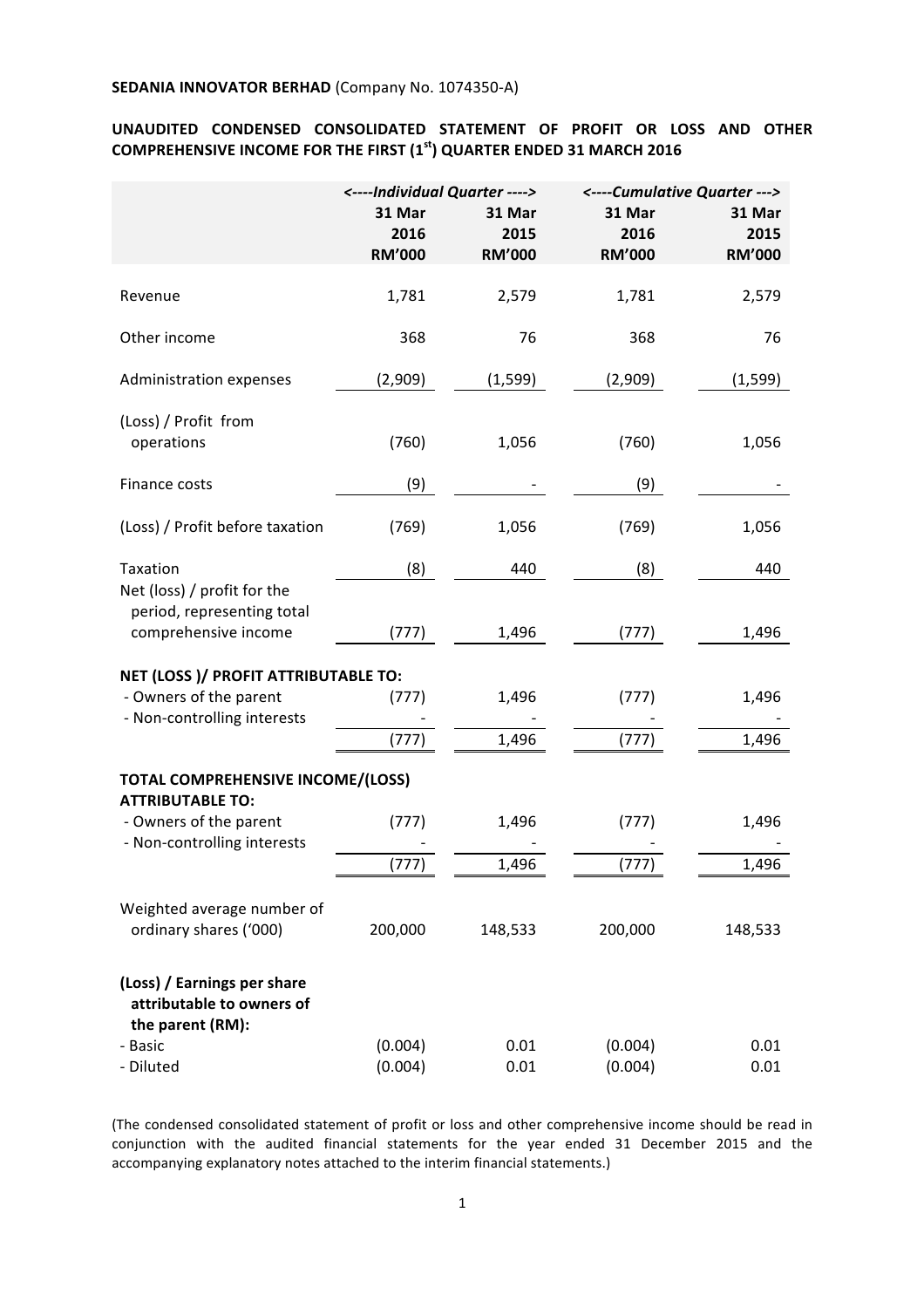# UNAUDITED CONDENSED CONSOLIDATED STATEMENT OF FINANCIAL POSITION AS AT 31 MARCH **2016**

|                                      | <b>Unaudited</b><br>As at<br>31 March 2016<br><b>RM'000</b> | <b>Audited</b><br>As at<br>31 December 2015<br><b>RM'000</b> |
|--------------------------------------|-------------------------------------------------------------|--------------------------------------------------------------|
| <b>ASSETS</b>                        |                                                             |                                                              |
| <b>NON-CURRENT ASSET</b>             |                                                             |                                                              |
| Property, plant and equipment        | 4,397                                                       | 4,369                                                        |
|                                      | 4,397                                                       | 4,369                                                        |
| <b>CURRENT ASSETS</b>                |                                                             |                                                              |
| Trade receivables                    | 3,567                                                       | 4,732                                                        |
| Other receivables                    | 623                                                         | 466                                                          |
| Short term funds                     | 30,215                                                      | 33,774                                                       |
| Cash and bank balances               | 1,893                                                       | 389                                                          |
|                                      | 36,298                                                      | 39,361                                                       |
| <b>TOTAL ASSETS</b>                  | 40,695                                                      | 43,730                                                       |
| <b>EQUITY</b>                        |                                                             |                                                              |
| Share capital                        | 20,000                                                      | 20,000                                                       |
| Reserves                             | 19,546                                                      | 20,323                                                       |
| Equity attributable to owners of the |                                                             |                                                              |
| parent                               | 39,546                                                      | 40,323                                                       |
| <b>TOTAL EQUITY</b>                  | 39,546                                                      | 40,323                                                       |
| <b>NON-CURRENT LIABILITIES</b>       |                                                             |                                                              |
| <b>Bank borrowings</b>               | 723                                                         | 736                                                          |
| Deferred tax liabilities             | 88                                                          | 88                                                           |
|                                      | 811                                                         | 824                                                          |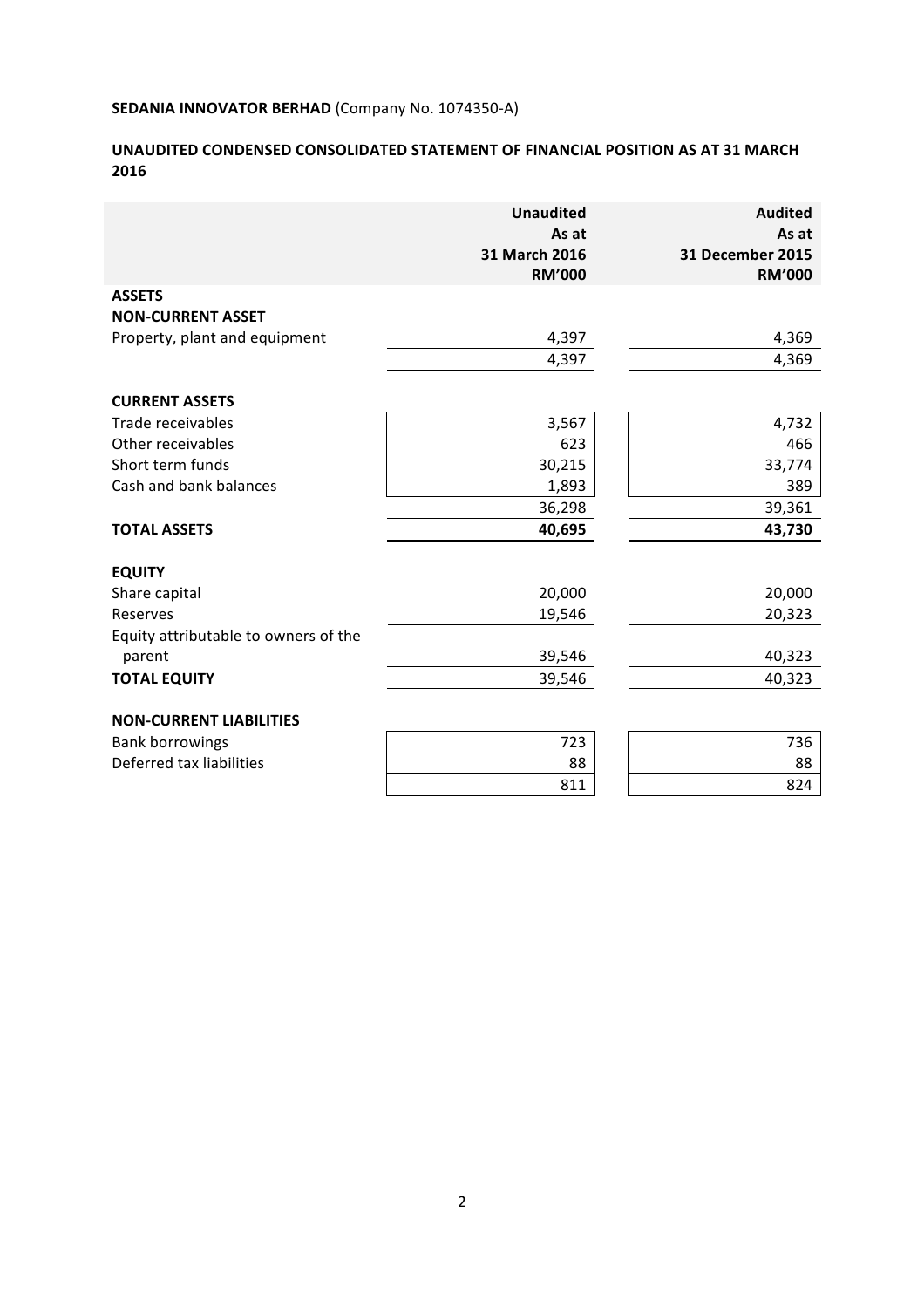## UNAUDITED CONDENSED CONSOLIDATED STATEMENT OF FINANCIAL POSITION AS AT 31 MARCH **2016 (CONT'D)**

|                                     | <b>Unaudited</b><br>As at<br>31 March 2016<br><b>RM'000</b> | <b>Audited</b><br>As at<br><b>31 December 2015</b><br><b>RM'000</b> |
|-------------------------------------|-------------------------------------------------------------|---------------------------------------------------------------------|
| <b>CURRENT LIABILITIES</b>          |                                                             |                                                                     |
| Trade payables                      |                                                             |                                                                     |
| Other payables                      | 222                                                         | 465                                                                 |
| Dividend payable                    | 2                                                           | 2,000                                                               |
| <b>Bank borrowings</b>              | 66                                                          | 71                                                                  |
| <b>Current tax liabilities</b>      | 48                                                          | 47                                                                  |
|                                     | 338                                                         | 2,583                                                               |
| <b>TOTAL LIABILITIES</b>            | 1,149                                                       | 3,407                                                               |
| <b>TOTAL EQUITY AND LIABILITIES</b> | 40,695                                                      | 43,730                                                              |
| <b>NET ASSETS PER SHARE (RM)</b>    | 0.20                                                        | 0.20                                                                |

(The condensed consolidated statement of financial position should be read in conjunction with the audited financial statements for the year ended 31 December 2015 and the accompanying explanatory notes attached to the interim financial statements.)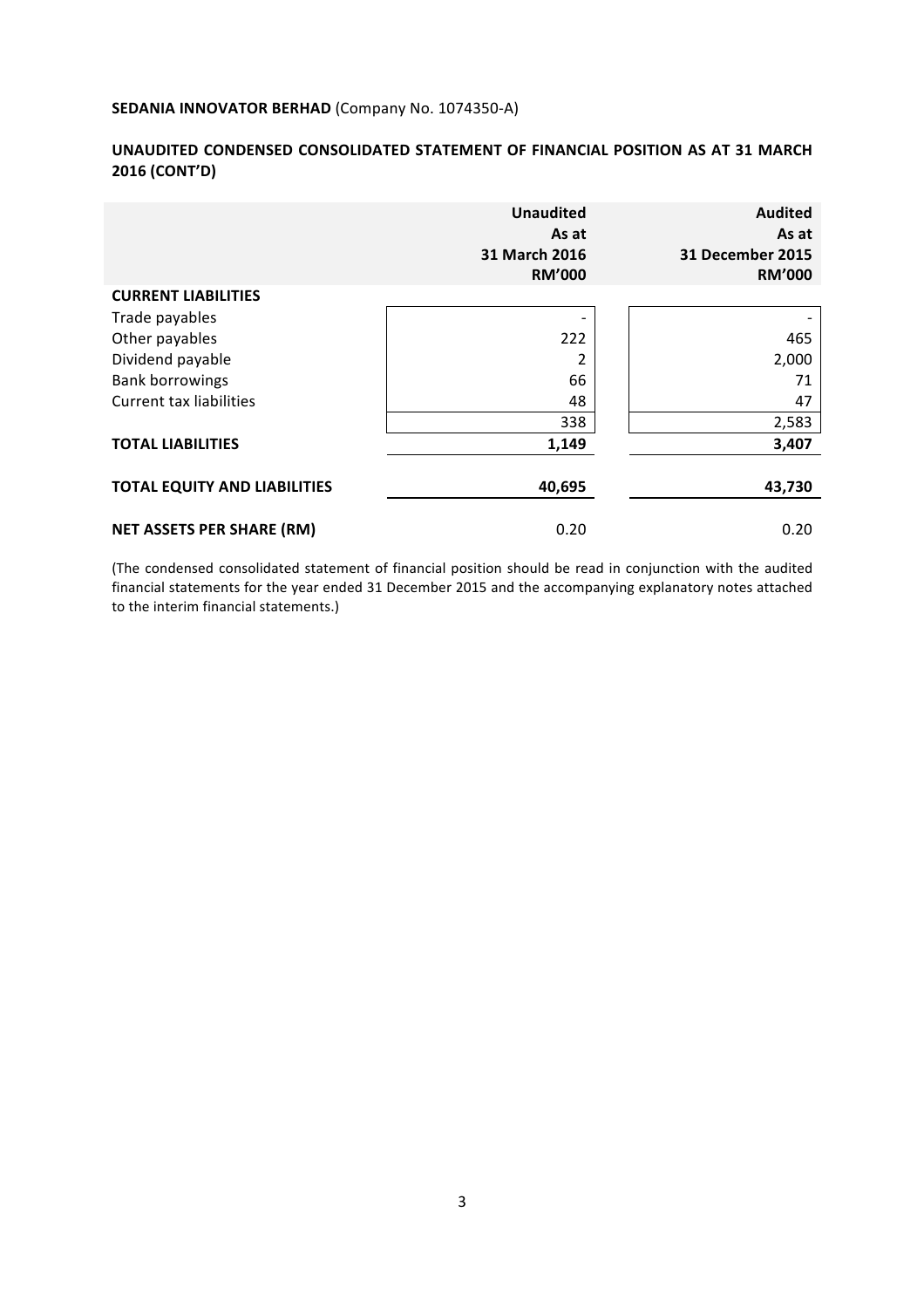# UNAUDITED CONDENSED CONSOLIDATED STATEMENT OF CHANGES IN EQUITY FOR THE FIRST (1<sup>st</sup>) QUARTER ENDED 31 MARCH 2016

|                                                                                                                                                                                                 |                                          |                                          |                                                   | <b>Distributable</b>                               |                                         |
|-------------------------------------------------------------------------------------------------------------------------------------------------------------------------------------------------|------------------------------------------|------------------------------------------|---------------------------------------------------|----------------------------------------------------|-----------------------------------------|
|                                                                                                                                                                                                 | <b>Share</b><br>Capital<br><b>RM'000</b> | <b>Share</b><br>Premium<br><b>RM'000</b> | Reorganisation<br><b>Reserve</b><br><b>RM'000</b> | <b>Retained</b><br><b>Profits</b><br><b>RM'000</b> | Total<br><b>Equity</b><br><b>RM'000</b> |
| Current year-to-date ended 31 March 2016<br>Balance as at 1 January 2016<br>Net loss for the financial year, representing total<br>comprehensive income for the financial year                  | 20,000                                   | 14,005                                   | (853)                                             | 7,171<br>(777)                                     | 40,323<br>(777)                         |
| Balance as at 31 March 2016                                                                                                                                                                     | 20,000                                   | 14,005                                   | (853)                                             | 6,394                                              | 39,546                                  |
| Preceding year corresponding period ended 31 March 2015<br>Balance as at 1 January 2015<br>Net profit for the financial year, representing total<br>comprehensive income for the financial year | 14,853                                   |                                          | (853)                                             | 7,323<br>1,496                                     | 21,323<br>1,496                         |
| Balance as at 31 March 2015                                                                                                                                                                     | 14,853                                   |                                          | (853)                                             | 8,819                                              | 22,819                                  |

(The condensed consolidated statement of changes in equity should be read in conjunction with the audited financial statements for the year ended 31 December 2015 and the accompanying explanatory notes attached to the interim financial statements.)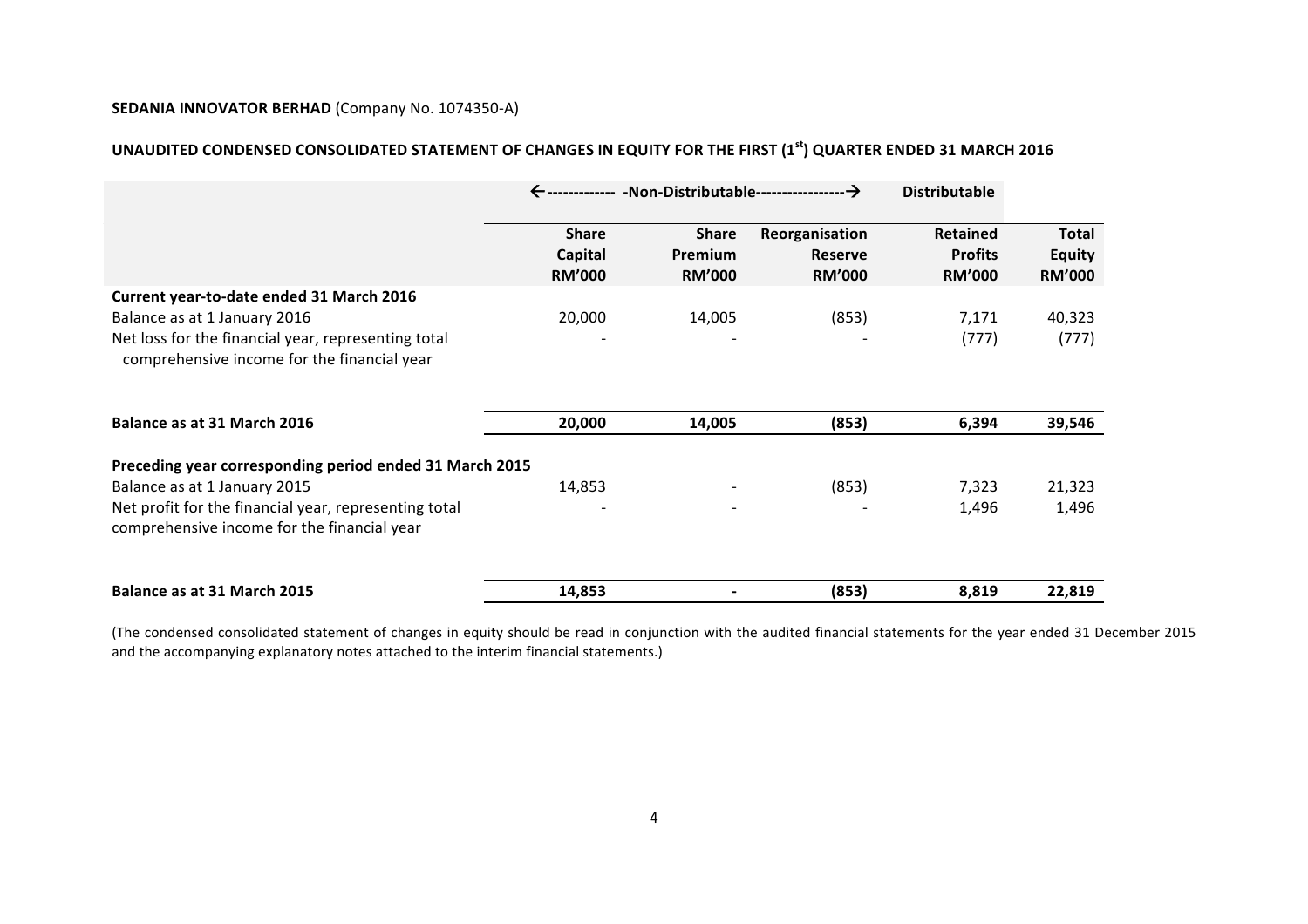# **UNAUDITED CONDENSED CONSOLIDATED STATEMENT OF CASH FLOWS FOR THE FIRST (1st) QUARTER ENDED 31 MARCH 2016**

|                                                                                                                   | <b>Current</b><br>year to date<br>31 Mar 2016<br><b>RM'000</b> | <b>Preceding</b><br>year to date<br>31 Mar 2015<br><b>RM'000</b> |
|-------------------------------------------------------------------------------------------------------------------|----------------------------------------------------------------|------------------------------------------------------------------|
| <b>CASH FLOWS FROM OPERATING ACTIVITIES</b>                                                                       |                                                                |                                                                  |
| (Loss) / Profit before taxation                                                                                   | (769)                                                          | 1,056                                                            |
| Adjustments for:<br>Depreciation of property, plant and equipment<br>Income distribution received from short term | 230                                                            | 119                                                              |
| funds                                                                                                             | (308)                                                          | (39)                                                             |
| Interest expense                                                                                                  | 9                                                              |                                                                  |
| Operating (loss)/profit before working capital<br>changes                                                         | (838)                                                          | 1,136                                                            |
| Changes in working capital:                                                                                       |                                                                |                                                                  |
| Trade receivables                                                                                                 | 1,165                                                          | (413)                                                            |
| Other receivables                                                                                                 | (157)                                                          | (261)                                                            |
| Trade payables                                                                                                    |                                                                |                                                                  |
| Other payables                                                                                                    | (242)                                                          | (88)                                                             |
|                                                                                                                   | 766                                                            | (762)                                                            |
| Cash (used in)/generated from operations                                                                          | (72)                                                           | 374                                                              |
| Interest paid<br>Income distribution received from short term                                                     | (9)                                                            |                                                                  |
| funds                                                                                                             | 308                                                            | 39                                                               |
| Tax paid                                                                                                          | (8)                                                            | (8)                                                              |
| Tax refunded                                                                                                      |                                                                | 448                                                              |
| <b>NET CASH FROM OPERATING ACTIVITIES</b>                                                                         | 219                                                            | 853                                                              |
| <b>CASH FLOWS FROM INVESTING ACTIVITIES</b>                                                                       |                                                                |                                                                  |
| Purchase of property, plant and equipment                                                                         | (258)                                                          | (676)                                                            |
| <b>NET CASH USED IN INVESTING ACTIVITIES</b>                                                                      | (258)                                                          | (676)                                                            |
| <b>CASH FLOWS FROM FINANCING ACTIVITIES</b>                                                                       |                                                                |                                                                  |
| Drawdown of term loan                                                                                             |                                                                | 850                                                              |
| Repayment of term loan                                                                                            | (18)                                                           |                                                                  |
| Dividend paid                                                                                                     | (1,998)                                                        |                                                                  |
| NET CASH (USED IN)/FROM FINANCING<br><b>ACTIVITIES</b>                                                            | (2,016)                                                        | 850                                                              |
| NET (DECREASE)/INCREASE IN CASH AND CASH                                                                          |                                                                |                                                                  |
| <b>EQUIVALENTS</b>                                                                                                | (2,055)                                                        | 1,027                                                            |
| CASH AND CASH EQUIVALENTS AT BEGINNING<br>OF THE FINANCIAL PERIOD                                                 | 34,163                                                         | 5,505                                                            |
|                                                                                                                   |                                                                |                                                                  |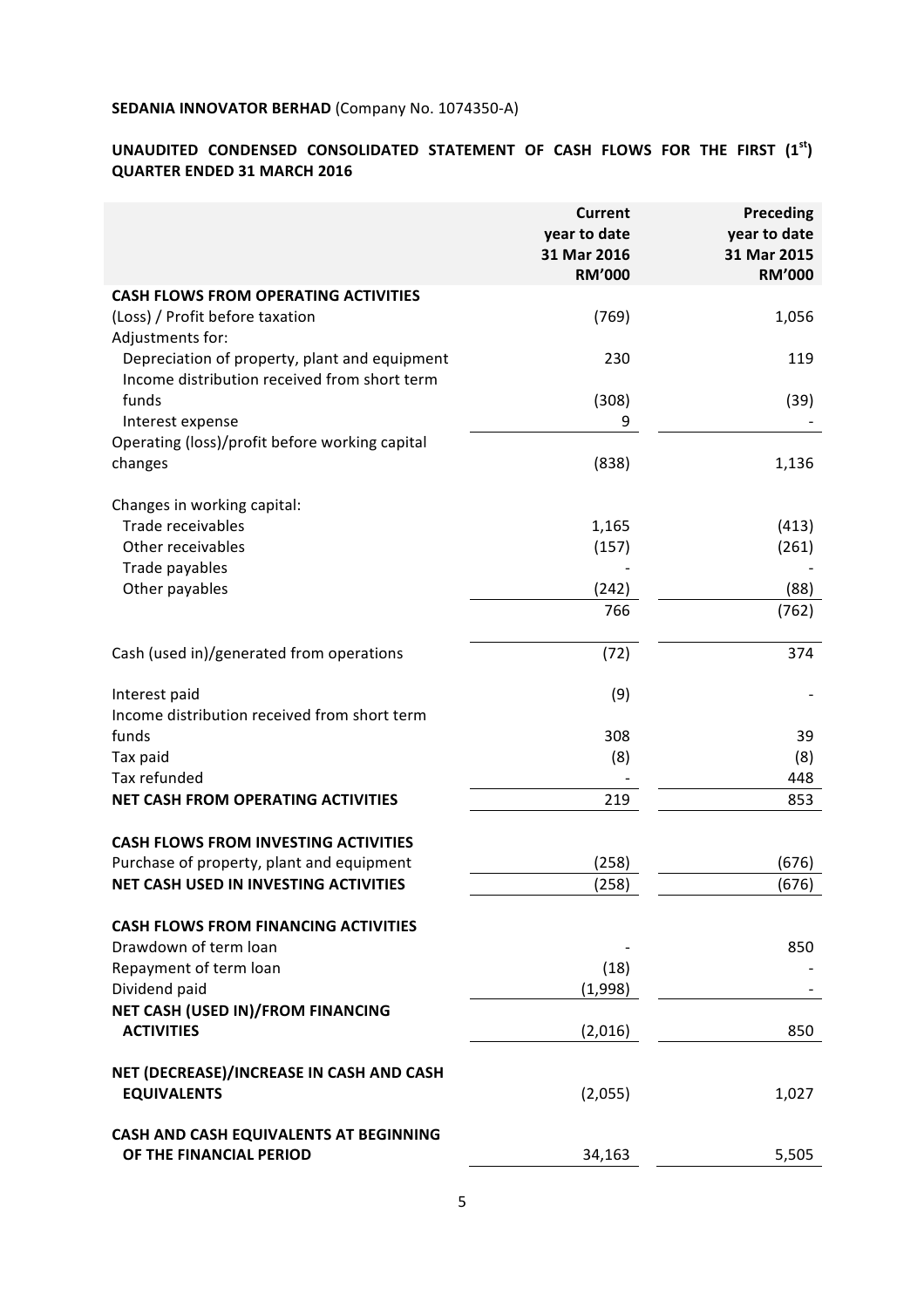|                                                                    | <b>Current</b><br>year to date<br>31 Mar 2016<br><b>RM'000</b> | Preceding<br>year to date<br>31 Mar 2015<br><b>RM'000</b> |
|--------------------------------------------------------------------|----------------------------------------------------------------|-----------------------------------------------------------|
| CASH AND CASH EQUIVALENTS AT END OF THE<br><b>FINANCIAL PERIOD</b> | 32,108                                                         | 6,532                                                     |
| Cash and bank balances<br>Short term funds                         | 1,893<br>30,215<br>32,108                                      | 1,277<br>5,255<br>6,532                                   |

(The condensed consolidated statement of cash flow should be read in conjunction with the audited financial statements for the year ended 31 December 2015 and the accompanying explanatory notes attached to the interim financial statements.)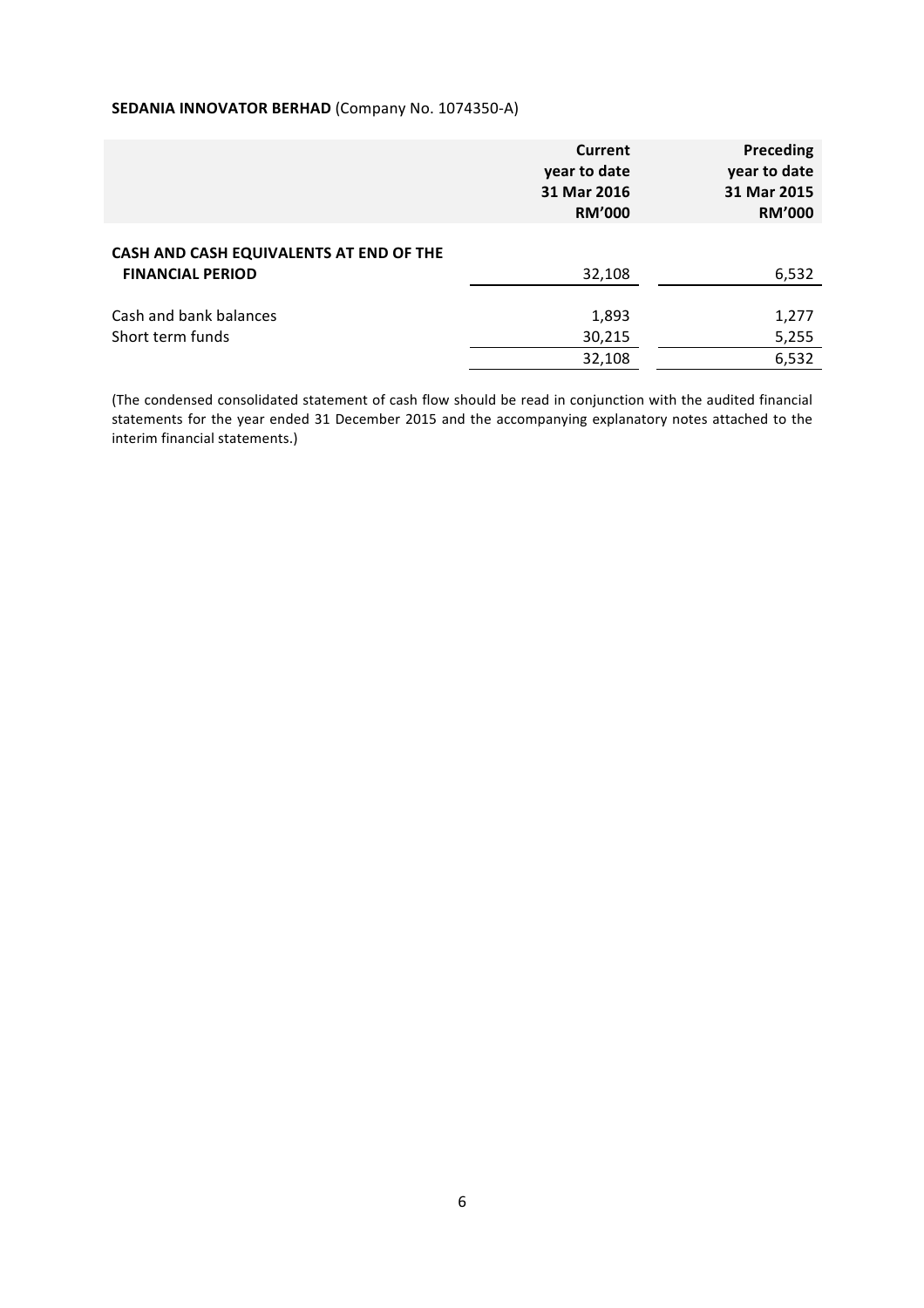## **NOTES TO THE CONDENSED CONSOLIDATED FINANCIAL STATEMENTS FOR THE FIRST (1<sup>ST</sup>) QUARTER ENDED 31 MARCH 2016**

## A: **EXPLANATORY NOTES TO THE UNAUDITED INTERIM FINANCIAL REPORT FOR THE QUARTER ENDED 31 MARCH 2016.**

#### A1. Accounting policies and methods of computation

The interim financial statements are unaudited and have been prepared in accordance with the Malaysian Financial Reporting Standards ("MFRS") 134: Interim Financial Reporting, Rule 9.22 and Appendix 9B of the Listing Requirements of Bursa Malaysia Securities.

The accounting policies and methods of computation adopted by the Company and its subsidiaries ("Group") in this unaudited condensed interim financial statements are consistent with those adopted in the preparation of the audited financial statements as at 31 December 2015.

The Group and the Company adopted the following standards of MFRS Framework that were issued by the Malaysian Accounting Standards Board ("MASB") during the financial year.

| <b>Title</b>                                                      | <b>Effective Date</b> |
|-------------------------------------------------------------------|-----------------------|
| <b>MFRS 14 Regulatory Deferral Accounts</b>                       | 1 January 2016        |
| Amendments to MFRS 10 and MFRS 128 Sale or Contribution of Assets |                       |
| between an Investor and its Associates or Joint Venture           | Deferred              |
| Amendments to MFRS 10, MFRS 12 and MFRS 128 Investment Entities:  |                       |
| Applying the Consolidation Exception                              | 1 January 2016        |
| Amendments to MFRS 101 Disclosure Initiative                      | 1 January 2016        |
| Amendments to MFRS 116 and MFRS 138 Clarification of Acceptable   |                       |
| Methods of Depreciation and Amortisation                          | 1 January 2016        |
| Amendments to MFRS 11 Accounting for Acquisitions of Interests in |                       |
| Joint Operations                                                  | 1 January 2016        |
| Amendments to MFRS 116 and MFRS 141 Agriculture: Bearer Plants    | 1 January 2016        |
| Amendments to MFRS 127 Equity Method in Separate Financial        |                       |
| <b>Statements</b>                                                 | 1 January 2016        |
| Amendments to MFRSs Annual Improvements to 2012 - 2014 Cycle      | 1 January 2016        |
|                                                                   |                       |

#### Standards issued but not yet effective

The following are accounting standards, amendments and interpretation of the MFRS Framework that have been issued by MASB but have not been adopted by the Group and the Company.

| Title                                                              | <b>Effective Date</b> |
|--------------------------------------------------------------------|-----------------------|
| MFRS 9 Financial Instruments (IFRS as issued by IASB in July 2014) | 1 January 2018        |
| MFRS 15 Revenue from Contracts with Customers                      | 1 January 2018        |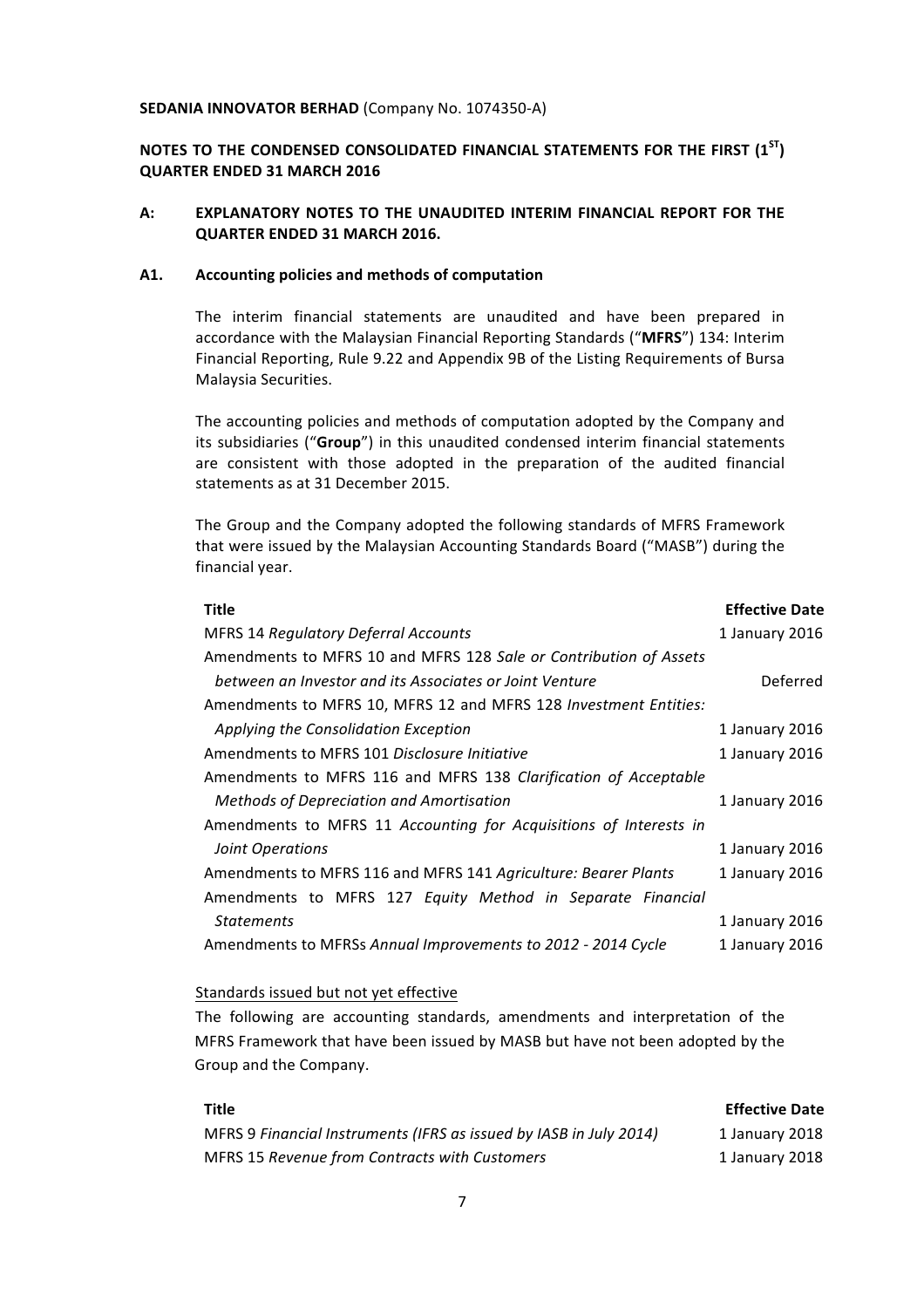#### **A2. Auditors' report of preceding annual financial statements**

There was no qualification to the audited financial statements of the Group for the financial year ended ("FYE") 31 December 2015.

#### **A3. Seasonal or cyclical factors**

The business operations of the Group during the financial period under review have not been materially affected by any seasonal or cyclical factors.

#### **A4. Unusual items**

There were no unusual items affecting assets, liabilities, equity, net income or cash flows of the Group during the quarter under review.

#### A5. Material changes in estimates

Not applicable as there were no estimates reported in the prior financial years.

#### **A6. Debt and equity securities**

There were no issuances, cancellation, repurchase, resale and repayment of debt and equity securities during the quarter under review.

#### **A7. Segmental information**

The Group's revenue based on geographical location of its customers is presented as follows:

|              | 3 months ended |               | 3 months ended |               |
|--------------|----------------|---------------|----------------|---------------|
|              | 31 Mar         | 31 Mar        | 31 Mar         | 31 Mar        |
|              | 2016           | 2015          | 2016           | 2015          |
|              | <b>RM'000</b>  | <b>RM'000</b> | <b>RM'000</b>  | <b>RM'000</b> |
|              |                |               |                |               |
| Malaysia     | 1,253          | 1,871         | 1,253          | 1,871         |
| Bangladesh   | 527            | 688           | 527            | 688           |
| Indonesia    | 1              | 20            |                | 20            |
| <b>Total</b> | 1,781          | 2,579         | 1,781          | 2,579         |

No other segmental information such as segment assets, liabilities and results are presented as the Group is principally engaged in the provision of Airtime Sharing ("ATS") services locally and overseas.

Year to date revenue from Malaysia and Bangladesh contributed to approximately 70.35% and 29.59% respectively of the Group's total revenue.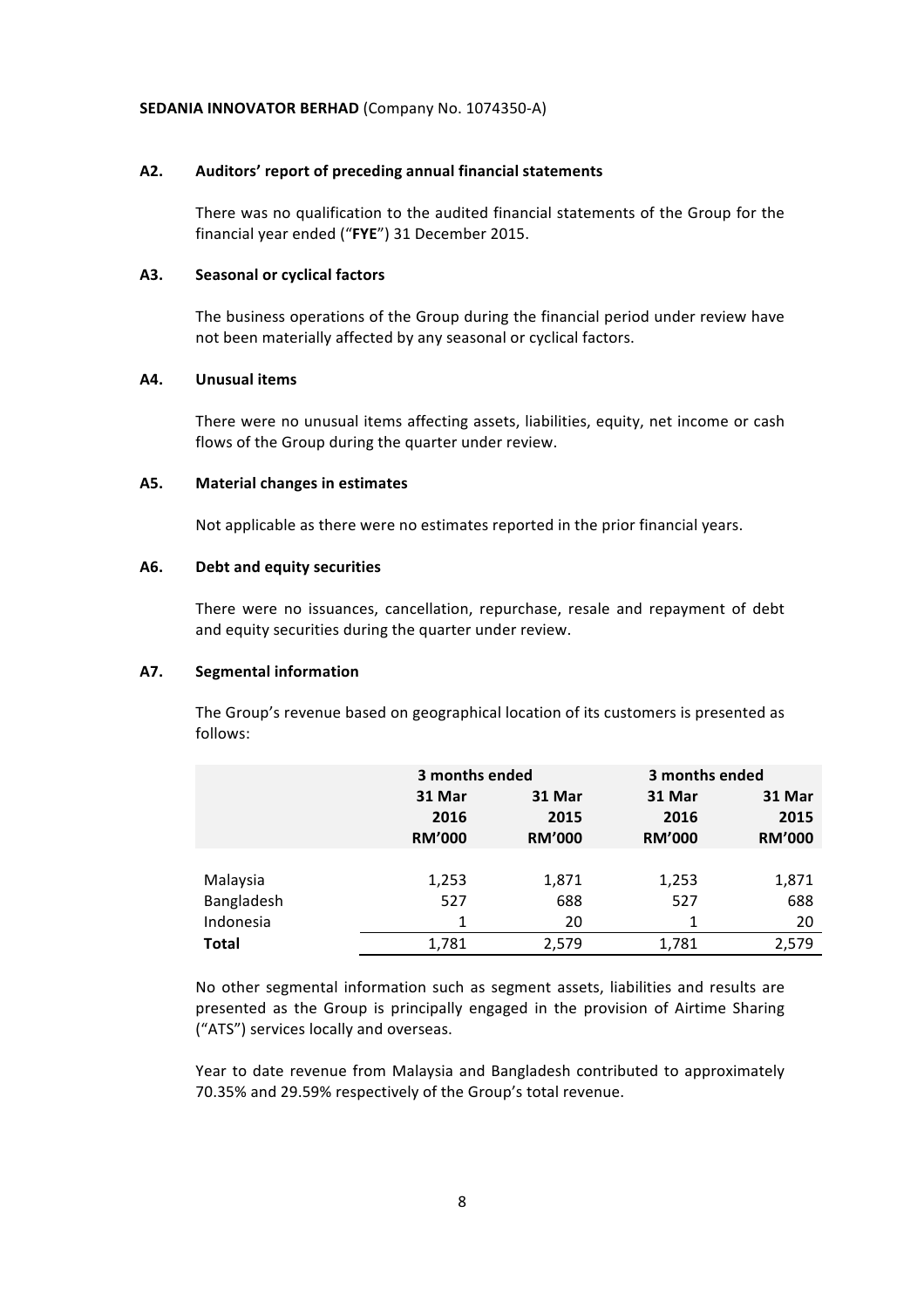#### **A8. Valuation of property, plant and equipment**

The Group has not carried out any valuation of its property, plant and equipment in the current quarter.

#### **A9. Capital commitments**

There was no capital commitments recognised by the Group for the current quarter.

#### A10. Changes in the composition of the Group

There were no changes in the composition of the Group for the current quarter.

#### A11. Contingent liabilities and contingent assets

There were no changes in contingent liabilities or contingent assets since the last annual reporting period date up to the date of this report.

#### A12. Material events subsequent to the end of the quarter

Save as disclosed in Note B6, there were no other material events subsequent to the end of the current quarter and financial year-to-date that have not been reflected in this interim financial report.

#### **A13. Related party transactions**

There were no related party transactions entered into with related parties during the current quarter.

#### **B. ADDITIONAL INFORMATION REQUIRED BY THE LISTING REQUIREMENTS**

#### **B1.** Analysis of performance

#### 1Q/2016 compared to 1Q/2015

The Group reported a revenue of approximately RM1.78 million for the current quarter under review, a decrease of approximately RM0.8 million or 30.94% as compared to the preceding year's corresponding quarter ended 31 March 2015. The decrease in revenue was mainly attributable to lower average number of transactions per day recorded for the Group's ATS services in the current quarter.

The Group recorded a loss before taxation in the current quarter of approximately RM0.77 million as compared to a profit before tax of approximately RM1.06 million in the corresponding quarter ended 31 March 2015. The significant loss before taxation was mainly due to the lower revenue generated from ATS services and the increase in operating and administration expenses in line with the Group's expansion plans post-Initial Public Offering ("IPO"), including marketing and research & development ("R&D") amounting to RM0.94 million.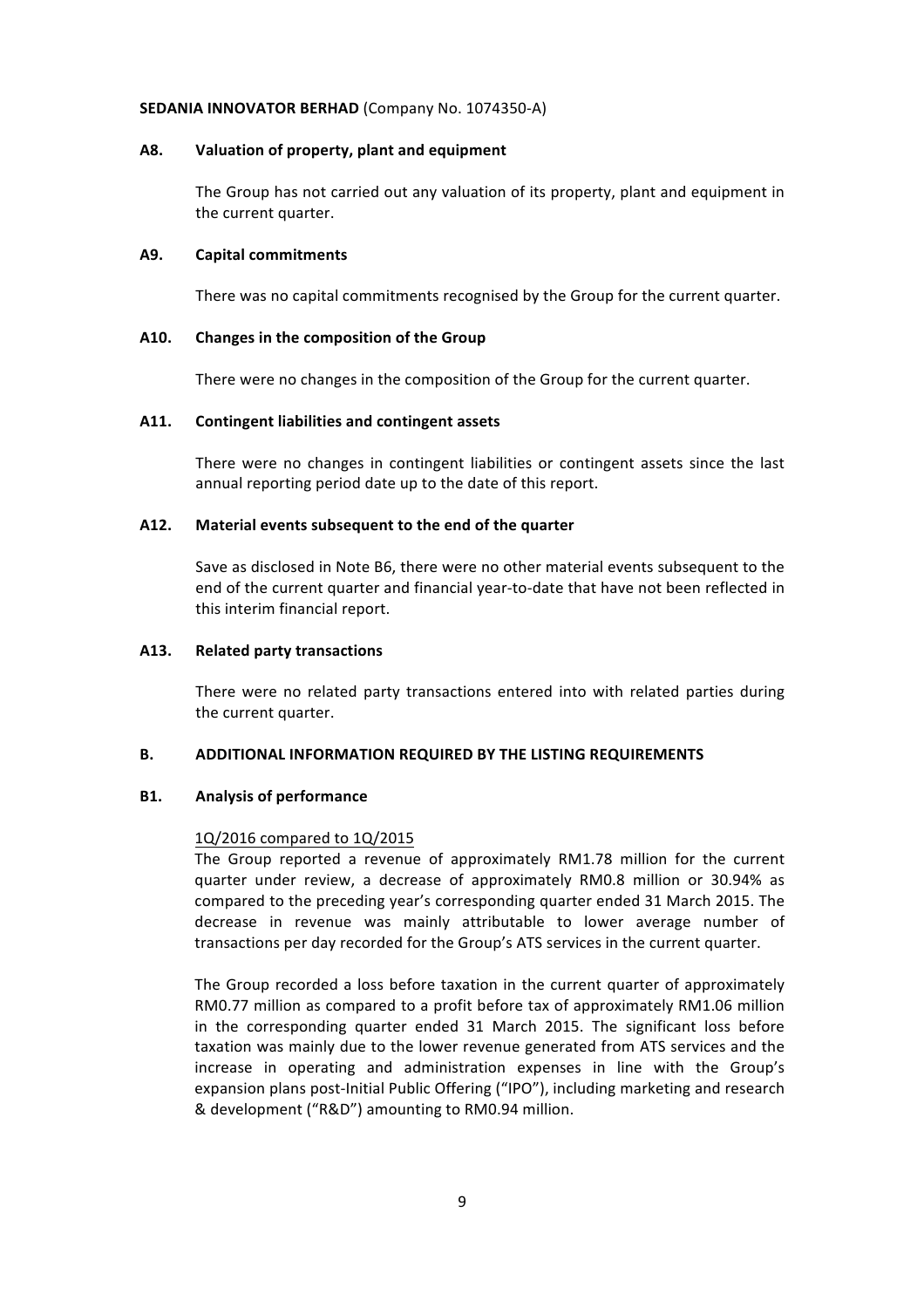|                      | <b>Quarter ended</b>         |                              | Variance       |
|----------------------|------------------------------|------------------------------|----------------|
|                      | 31 Mar 2016<br><b>RM'000</b> | 31 Dec 2015<br><b>RM'000</b> | <b>RM '000</b> |
|                      |                              |                              |                |
| Revenue              | 1,781                        | 1,720                        | 61             |
| Loss before taxation | 769)                         | (57)                         | (712)          |

#### **B2. Comparison with immediate preceding quarter's results**

In the current quarter ended 31 March 2016, the Group generated a revenue of RM1.78 million, a 3.55% increase as compared to RM1.72 million in the preceding quarter ended 31 December 2015.

However, the Group posted a loss before taxation of RM0.77 million in the current quarter as compared to the previous quarter ended 31 December 2015 mainly due to lower other income (Government grant of RM0.20 million and certain unrealised gain on foreign exchange amounting to RM0.17 million in the quarter ended 31 December 2015) and higher operating expenses inclusive of marketing and R&D.

#### **B3.** Prospects for 2016

In view of the uncertainties and challenges ahead, the Group is expected to continue and focus on the development and future growth of its existing businesses.

During the quarter, the Group has expanded its customer base by signing up with a new Mobile Network Operator ("MNO") for the provision of ATS Services. Revenue from this new MNO is expected to be realised in the third quarter of 2016.

The Group's other future plans and strategies targeted for implementation, include continuous development of new products and services such as the enhanced GreenBilling© mobile application and data sharing platform.

The Group will continuously seek opportunities for business growth and look for new markets by way of capitalising the strength of the business venture with strategic partners.

Moving forward, the Board remains cautiously optimistic that the Group will be able to achieve satisfactory performance for the financial year 2016.

#### **B4.** Profit forecast

The Group has not issued any profit forecast in any public documents.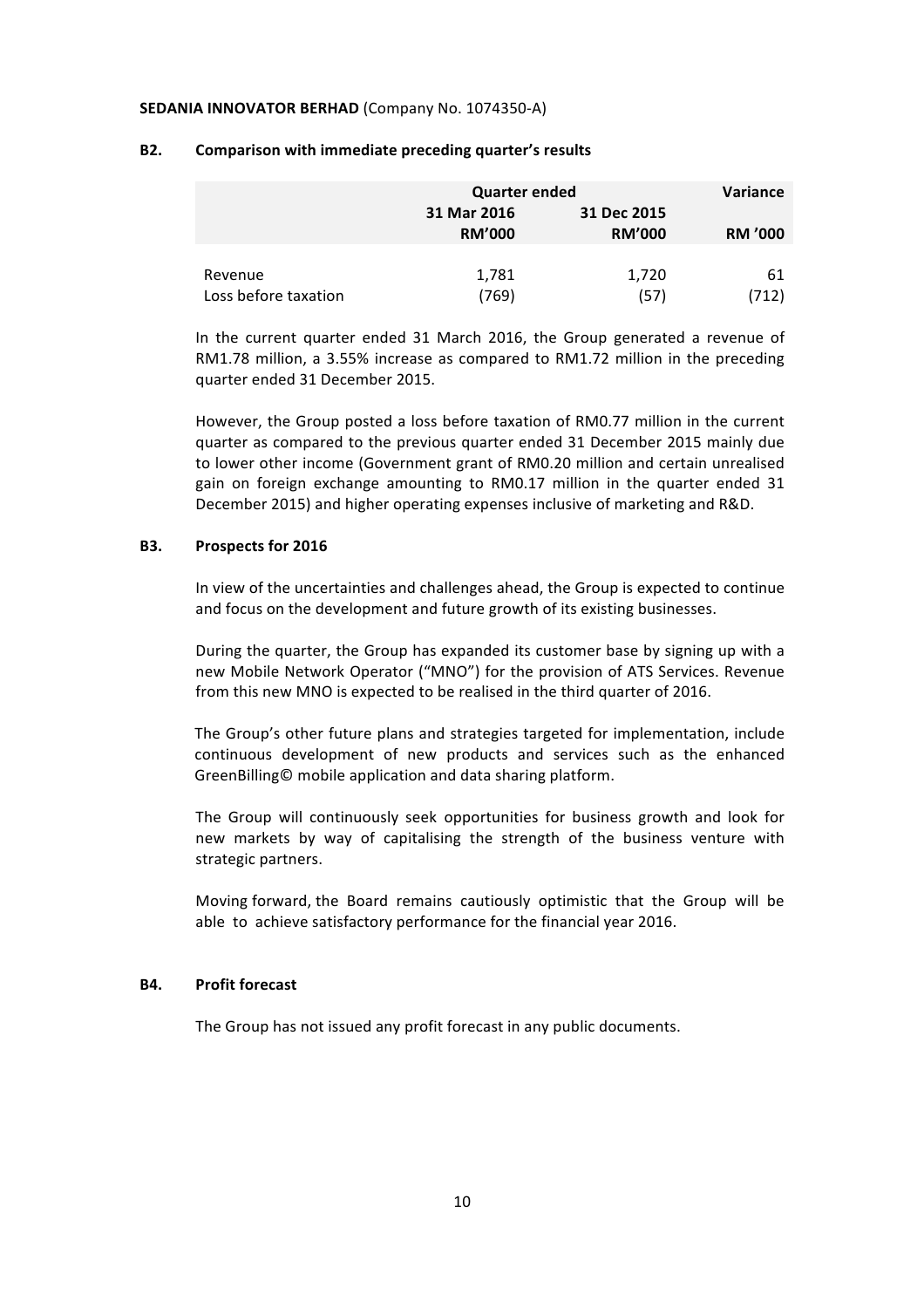#### **B5. Taxation**

|                                                  | 3 months ended                  |                                 |                                 | 3 months ended                  |
|--------------------------------------------------|---------------------------------|---------------------------------|---------------------------------|---------------------------------|
|                                                  | 31 Mar<br>2016<br><b>RM'000</b> | 31 Mar<br>2015<br><b>RM'000</b> | 31 Mar<br>2016<br><b>RM'000</b> | 31 Mar<br>2015<br><b>RM'000</b> |
| Tax expense recognized in<br>profit or loss:     |                                 |                                 |                                 |                                 |
| Current tax provision<br>Over provision in prior | 8                               | 8                               | 8                               | 8                               |
| years                                            |                                 | (448)                           |                                 | (448)                           |
|                                                  | 8                               | (440)                           |                                 | (440)                           |
| Deferred tax:<br>Relating to origination of      |                                 |                                 |                                 |                                 |
| temporary differences<br>Over provision in prior |                                 |                                 |                                 |                                 |
| years                                            |                                 |                                 |                                 |                                 |
|                                                  |                                 |                                 |                                 |                                 |
| Tax expense / (refund) for                       |                                 |                                 |                                 |                                 |
| the financial period                             | 8                               | (440)                           | 8                               | (440)                           |

IDOTTV, a wholly-owned subsidiary of the Company, was awarded Multimedia Super Corridor (MSC) Malaysia Status Company. Accordingly, MSC Malaysia qualifying activities of IDOTTV, namely research, development and commercialisation of mobile solutions and related services, will be exempted from tax in each financial year from 10 May 2011 until 9 May 2016.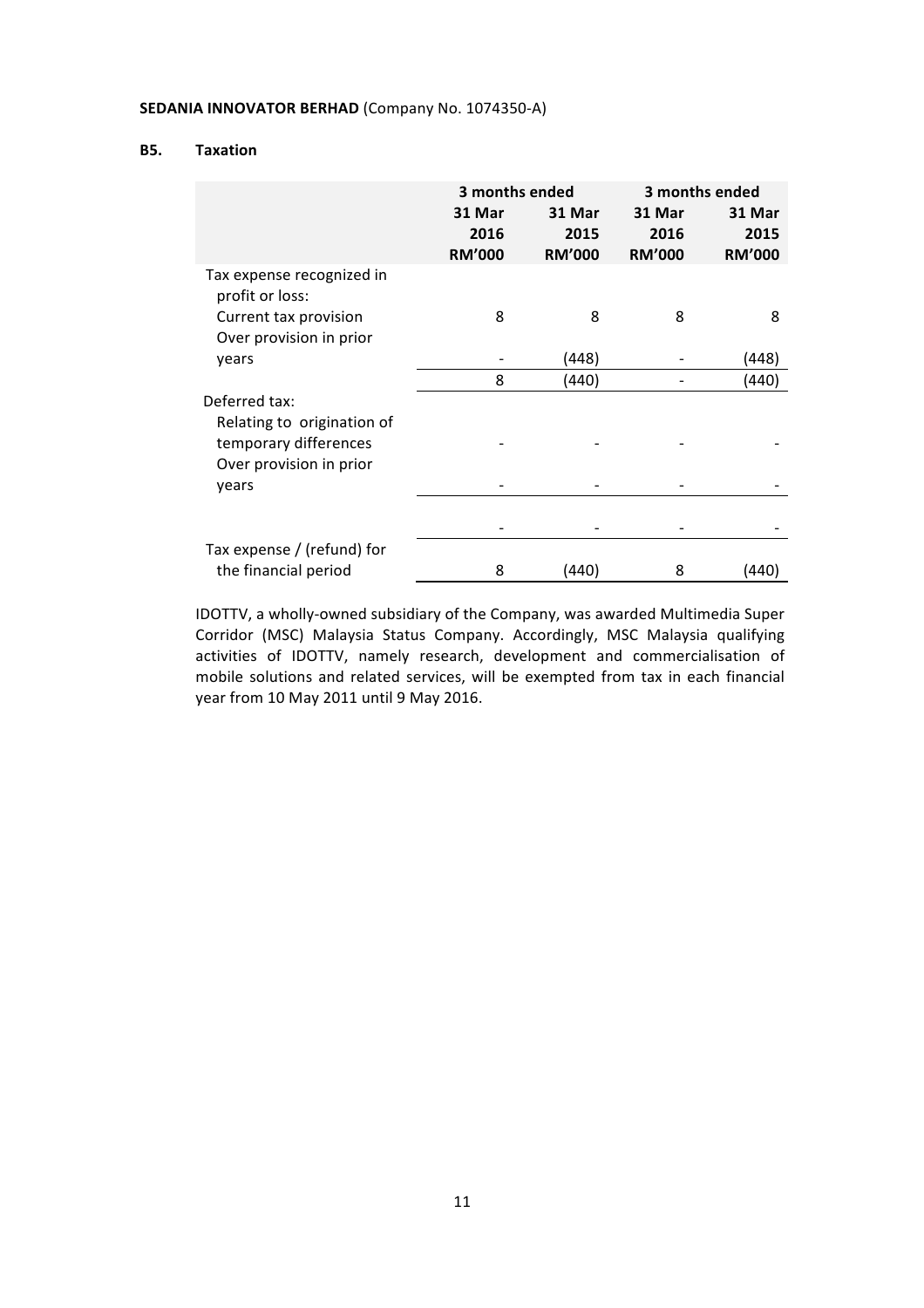#### **B6.** Status of corporate proposals and utilisation of proceeds

#### (i) **Status of corporate proposal**

There is no corporate proposal announced but not completed as at the date of this report.

#### (ii) **Utilisation of proceeds**

The status of utilisation of the IPO proceeds amounting to RM19.56 million are as follows:

| <b>Purpose</b>            | <b>Estimated</b><br><b>Timeframe</b><br>for<br><b>Utilisation</b><br>upon Listing | Amount<br><b>Allocated</b> | Amount<br>Utilised as at<br>2016 | <b>Balance of</b><br><b>IPO</b><br>31 Mar Proceeds as<br>at 31 Mar<br>2016 |
|---------------------------|-----------------------------------------------------------------------------------|----------------------------|----------------------------------|----------------------------------------------------------------------------|
|                           |                                                                                   | <b>RM'000</b>              | <b>RM'000</b>                    | <b>RM'000</b>                                                              |
| Capital Expenditure       | 24 months                                                                         | 4,000                      | 1,042                            | 2,958                                                                      |
| <b>Marketing Expenses</b> | 24 months                                                                         | 4,100                      | 777                              | 3,323                                                                      |
| <b>R&amp;D Expenses</b>   | 12 months                                                                         | 2,500                      | 1,326                            | 1,174                                                                      |
| Working capital*          | 24 months                                                                         | 6,757                      | 3,374                            | 3,383                                                                      |
| Listing expenses*         | 3 months                                                                          | 2,200                      | 1,083                            | 1,117                                                                      |
|                           |                                                                                   | 19,557                     | 7,602                            | 11,955                                                                     |

\*The total listing expenses amounted to RM1.99 million, of which RM906,221 was paid from the Company's internally generated funds as at 31 December 2014 and a further RM1.08 million was utilised up to 30 September 2015. As such, the balance of RM1.12 million to be reallocated for use as working capital for the Group.

The above utilisation of proceeds should be read in conjunction with the prospectus of the Company dated 9 June 2015.

#### **B7. Borrowings**

The Group's borrowings as at 31 March 2016 are as follows:

|                                                             | <b>RM'000</b> |
|-------------------------------------------------------------|---------------|
| <b>Secured</b>                                              |               |
| Term loan*                                                  |               |
| - not later than one (1) year                               | 66            |
| - later than one (1) year but not later than five (5) years | 723           |
| <b>Total bank borrowings</b>                                | 789           |

∗ The term loan is secured by a first legal charge against the Company's office premises.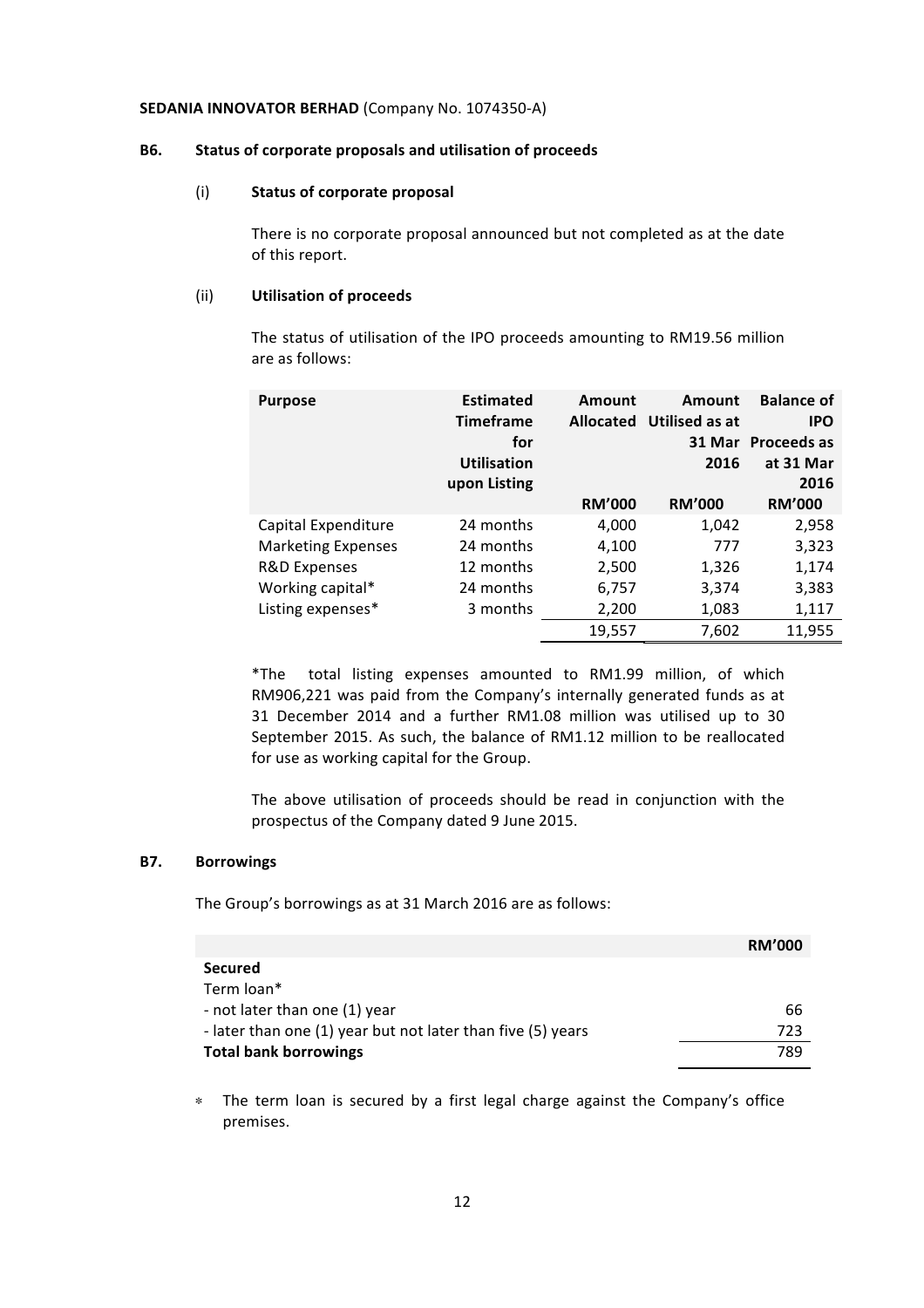#### **B8. Material litigation**

The Group is not engaged in any material litigation, claims or arbitration, either as plaintiff or defendant, and the Directors are not aware of any proceedings pending or threatened against the Group, or of any fact likely to give rise to any proceeding which might materially or adversely affect the financial position or business of the Group.

#### **B9. Dividends**

On 16 December 2015, the Board of Directors had approved and declared a first interim single tier dividend of one (1) sen per ordinary share of RM0.10 each in respect of the financial year ending 31 December 2015. The first interim dividend was paid on 29 February 2016.

No dividend has been declared or proposed during the quarter ended 31 March 2016.

#### **B10. Earnings per share**

The basic earnings per share are calculated as follows:

|                                                                      | 3 months ended |                | 3 months ended |                |
|----------------------------------------------------------------------|----------------|----------------|----------------|----------------|
|                                                                      | 31 Mar<br>2016 | 31 Mar<br>2015 | 31 Mar<br>2016 | 31 Mar<br>2015 |
| (Loss)/Profit attributable to<br>owners of the<br>parent<br>(RM'000) | (777)          | 1,496          | (777)          | 1,496          |
| Weighted average number of<br>ordinary shares in issue<br>(1000)     | 200,000        | 148,533        | 200,000        | 148,533        |
| Basic (loss) / earnings per<br>share (RM)                            | (0.004)        | 0.01           | (0.004)        | 0.01           |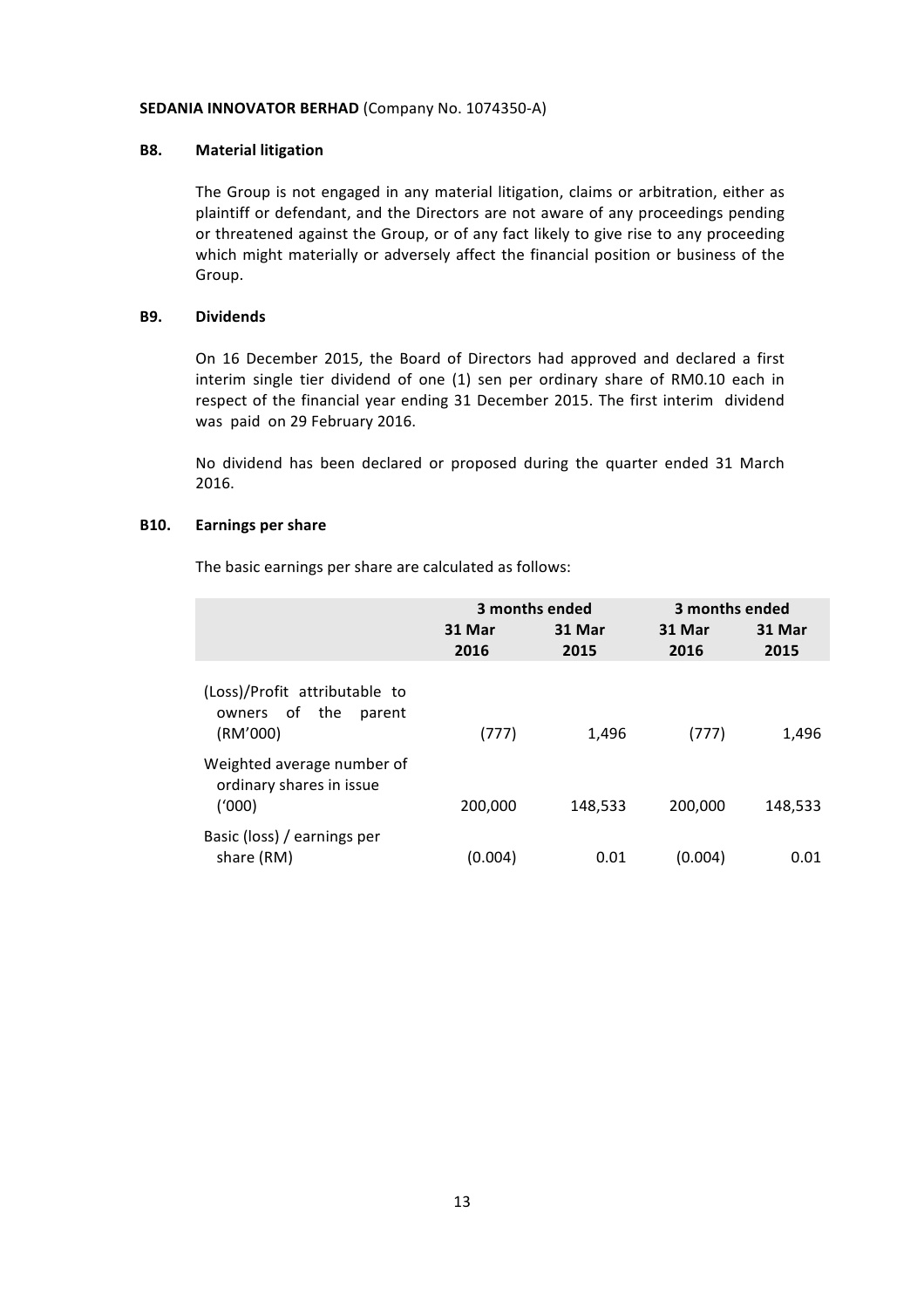# **B11. Disclosure on selected expense/(income) items as required by the Listing Requirements**

Included in profit before taxation are the following expense/(income) items:

|                              | 3 months<br>ended<br>31 Mar 2016<br><b>RM'000</b> | 3 months<br>ended<br>31 Mar 2015<br><b>RM'000</b> | 3 months<br>ended<br>31 Mar 2016<br><b>RM'000</b> | 3 months<br>ended<br>31 Mar 2015<br><b>RM'000</b> |
|------------------------------|---------------------------------------------------|---------------------------------------------------|---------------------------------------------------|---------------------------------------------------|
|                              |                                                   |                                                   |                                                   |                                                   |
| Deposits written off         |                                                   |                                                   |                                                   |                                                   |
| Depreciation and             |                                                   |                                                   |                                                   |                                                   |
| amortisation expenses        | 230                                               | 119                                               | 230                                               | 119                                               |
| Gain on disposal of a        |                                                   |                                                   |                                                   |                                                   |
| subsidiary                   |                                                   |                                                   |                                                   |                                                   |
| Gain on disposal of          |                                                   |                                                   |                                                   |                                                   |
| property, plant and          |                                                   |                                                   |                                                   |                                                   |
| equipment                    |                                                   |                                                   |                                                   |                                                   |
| Gain on foreign exchange     |                                                   |                                                   |                                                   |                                                   |
| realised                     | (60)                                              | (37)                                              | (60)                                              | (37)                                              |
| unrealised                   |                                                   |                                                   |                                                   |                                                   |
| <b>Government Incentives</b> |                                                   |                                                   |                                                   |                                                   |
| Impairment loss on other     |                                                   |                                                   |                                                   |                                                   |
| receivables                  |                                                   |                                                   |                                                   |                                                   |
| distribution<br>Income       |                                                   |                                                   |                                                   |                                                   |
| received from short term     |                                                   |                                                   |                                                   |                                                   |
| funds                        | (308)                                             | (39)                                              | (308)                                             | (39)                                              |
| Interest expense             | 9                                                 |                                                   | 9                                                 |                                                   |

### **B12.** Disclosure of realised and unrealised profits

The breakdown of the retained profits of the Group as at 31 December 2015 into realised and unrealised profits is as follows:

|                                          | As at 31 Mar 2016<br><b>RM'000</b> | As at 31 Mar 2015<br><b>RM'000</b> |
|------------------------------------------|------------------------------------|------------------------------------|
| Total retained profits of the<br>Group:  |                                    |                                    |
| - Realised<br>- Unrealised               | 6,482<br>(88)                      | 8,872<br>(53)                      |
| Total<br>Less: Consolidation adjustments | 6,394                              | 8,819                              |
| Total retained profits of the<br>Group   | 6,394                              | 8,819                              |

The determination of realised and unrealised profits is based on the Guidance of Special Matter No. 1, *Determination of Realised and Unrealised Profits or Losses in*